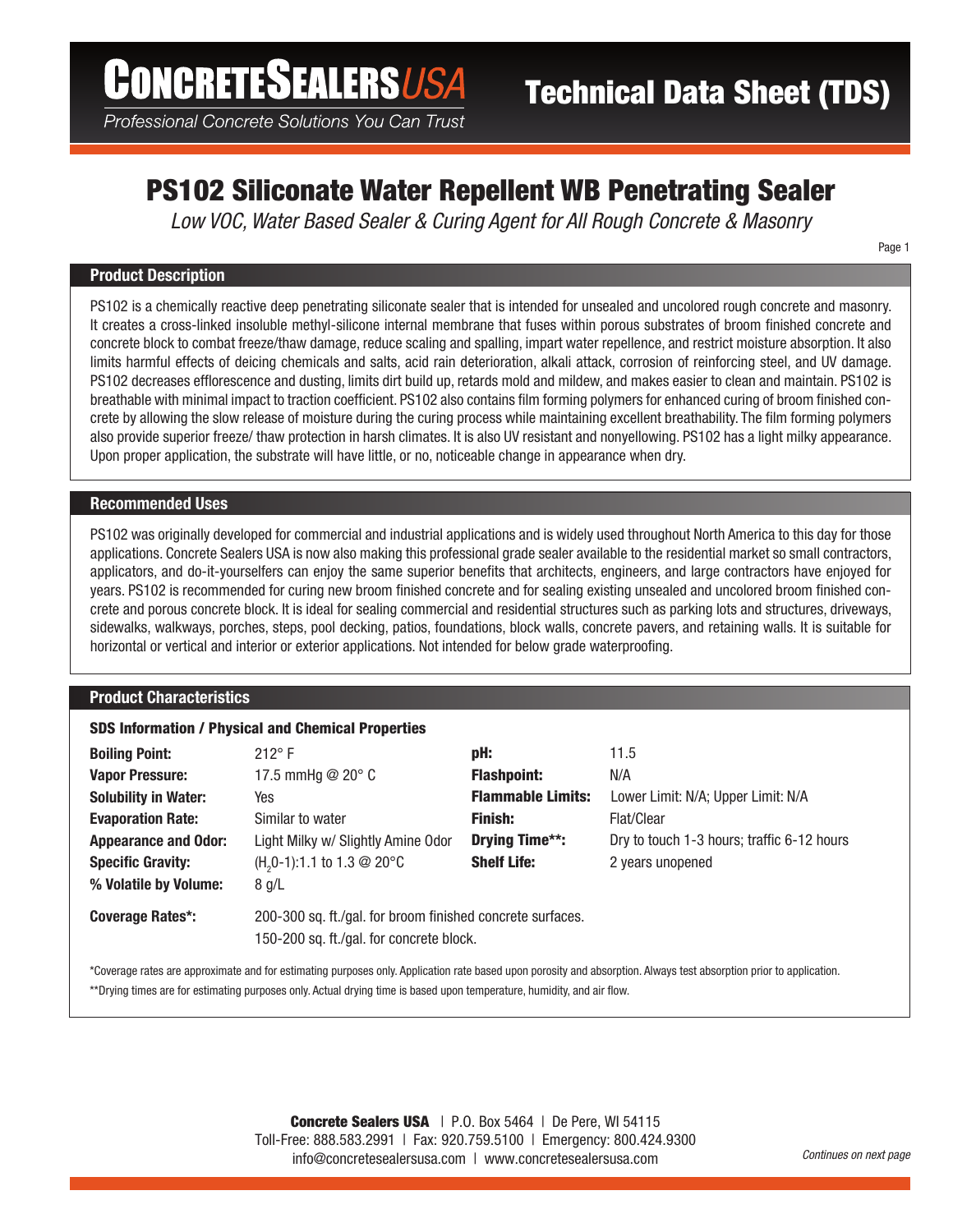# PS102 Siliconate Water Repellent WB Penetrating Sealer

*Low VOC, Water Based Sealer & Curing Agent for All Rough Concrete & Masonry*

### Performance Characteristics

Page 2

| <b>ASTM D2939:</b>                                   | Resistance to water solubility, flexibility: No cracking                       |
|------------------------------------------------------|--------------------------------------------------------------------------------|
| <b>ASTM D466:</b>                                    | Resistance to water flow and action: Excellent adhesion. No re-emulsification  |
| <b>ASTM E96:</b>                                     | Water vapor transmission: .04 grains/sq/ft./hr. Water permeability: .102 perms |
| <b>ASTM C836:</b>                                    | Film thickness on a vertical scale: Passed                                     |
|                                                      |                                                                                |
| <b>SS-W-110C:</b>                                    | Water repellence on masonry test: 1.925%                                       |
| <b>ASTM C666:</b>                                    | Freeze/Thaw (1000+ cycles): Passed. .0096%                                     |
| <b>ASTM C672:</b>                                    | Scaling Resistance: Passed. No scaling                                         |
| <b>ASTM C156:</b>                                    | Water retention specification (0.47 kg/m2) $-$ 0.55 kg/m2                      |
| <b>ASTM C309:</b>                                    | Passed, Moisture Loss - 0.21 kg/m2, Type 1, Class A&B                          |
| <b>AASHTO M148:</b>                                  | Passed, Moisture Loss - 0.21 kg/m2                                             |
| ASTM C1315-6.6.4:                                    | 1000 megajoules/ 235nM UV Light adhesion                                       |
| <b>AASHTO 259 and T260:</b>                          | 90 Day Ponding: Passed                                                         |
| <b>UV-Testing (Modified):</b>                        | No change. Excellent results                                                   |
| <b>ASTM-Elcometer Pull (280 lbs):</b>                | Concrete failed 1st. No delamination                                           |
| <b>ASTM C642:</b>                                    | Absorption: Phase 1 (48 hrs): 0.62%; Phase 2 (50 days): 1.25%                  |
| NCHRP 244, Series IV (4.1 Southern Exposure):        | Absorbed chloride: $< 7\%$                                                     |
| <b>NCHRP 244, Series IV (4.1 Northern Exposure):</b> | Absorbed chloride: $<$ 7%                                                      |
| NCHRP 244 Series (11 Cube Test: 3.1):                | $<$ 12% weight gain                                                            |
| NCHRP 244 Series (11 Cube Test: 3.2):                | <9% absorbed chloride                                                          |
| <b>Moisture Vapor Transmission Rate:</b>             | 2%                                                                             |

PS102 has a light milky appearance. Upon proper application, the substrate will have little, or no, noticeable change in appearance when dry.

### **Color** Color Color Color Color Color Color Color Color Color Color Color Color Color Color Color Color Color Color Color Color Color Color Color Color Color Color Color Color Color Color Color Color Color Color Color Colo

Packaging: 1 gal. Jugs 5 gal. Pails 55 gal. Drums **Shipping:** Normal package delivery and trucking

### Surface Preparation

The surface must be clean and porous enough to allow penetration into the substrate. Surfaces should be clean and free of surface laitance, dust, dirt, debris, mildew, oil, grease, previous sealers, curing agents, paint or other surface coatings, and other contaminants. If acid or other cleaning compound is used for cleaning or etching the surface, neutralize the surface completely before application of PS102.

## Application

Always test porosity prior to application. Surface should be dry for proper penetration of the sealer. Should not apply to damp or wet surfaces or if rain is expected within 12 hours after application. Product is a one part system and requires no special mixing. Stir material thoroughly before and during application. Do not apply below 40°F or above 95°F during the application and drying period. Apply uniformly with a low pressure sprayer. When applying material, work in small, manageable areas at a time in order to maintain a wet edge. Product should be applied to the point of rejection and be fully absorbed within 10 minutes without puddles. Use a broom, roller, or brush to evenly distribute product as well as disperse any puddles as excessive application may result in white residue (especially on darker surfaces) which will not affect sealer performance and generally dissipates over time or by power washing. Generally, only one application is required. For curing new concrete, apply PS102 after all bleed water is gone, finishing is complete, and the concrete will withstand the weight of a person and not be marred. For new concrete where additional product can be absorbed, a light secondary application of PS102 may be able to be applied any time after 24 hours to enhance performance. Clean application materials with warm water.

> Concrete Sealers USA | P.O. Box 5464 | De Pere, WI 54115 Toll-Free: 888.583.2991 | Fax: 920.759.5100 | Emergency: 800.424.9300 info@concretesealersusa.com | www.concretesealersusa.com